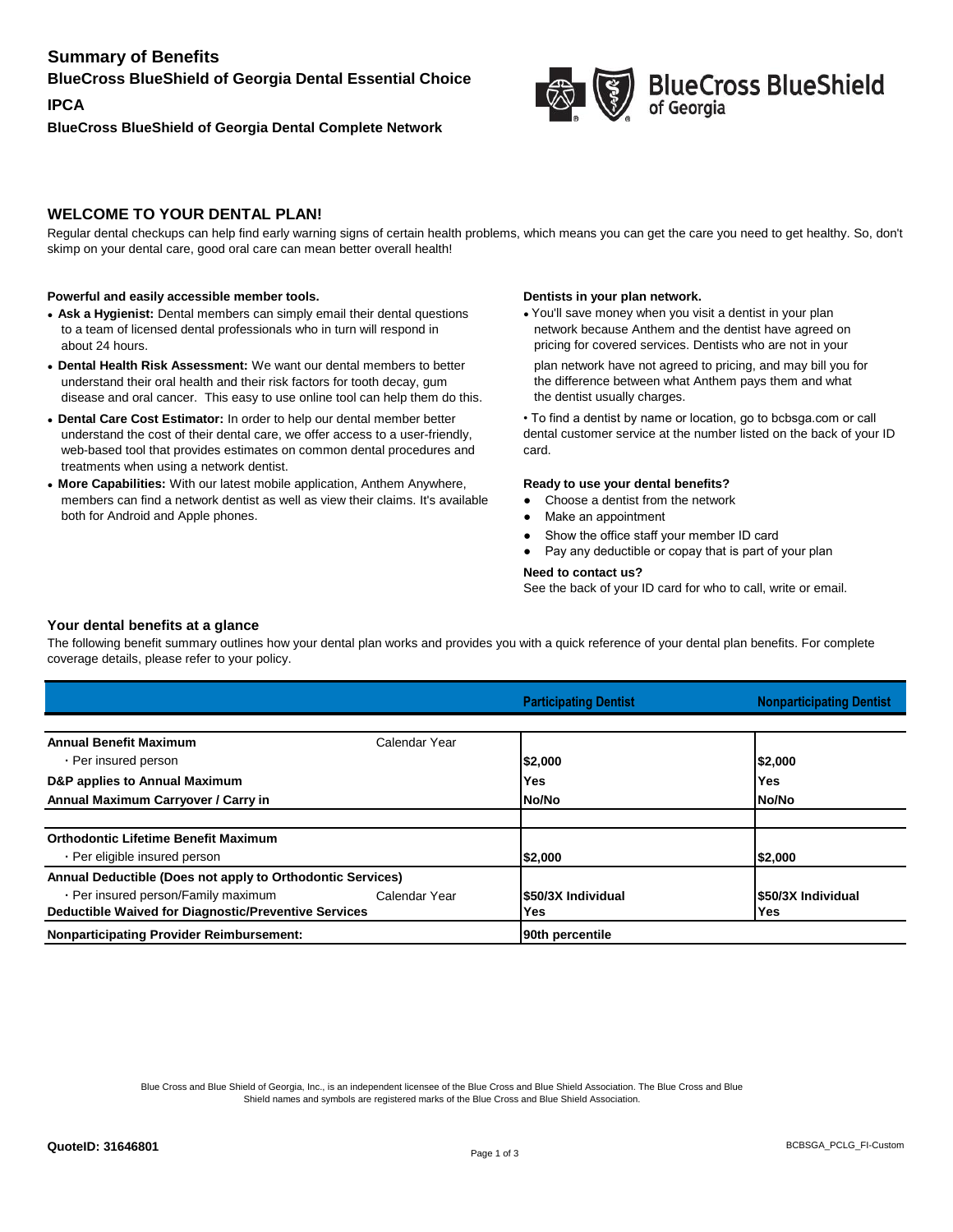|                                                                                | <b>Participating</b>                   | Nonparticipating                       |                       |
|--------------------------------------------------------------------------------|----------------------------------------|----------------------------------------|-----------------------|
| <b>Dental Services</b>                                                         | <b>Dentist</b><br><b>BCBS GA Pays:</b> | <b>Dentist</b><br><b>BCBS GA Pays:</b> | <b>Waiting Period</b> |
| <b>Diagnostic and Preventive Services</b>                                      | 100% Coinsurance                       | 100% Coinsurance                       | No Waiting Period     |
| · Periodic oral exam<br>1 per 6 months                                         |                                        |                                        |                       |
| • Teeth cleaning (prophylaxis)<br>1 per 6 months; w/periodontal maintenance    |                                        |                                        |                       |
| - Bitewing X-rays:<br>1 set per 24 months                                      |                                        |                                        |                       |
| - Full-mouth or Panoramic X-rays:<br>1 per 60 months                           |                                        |                                        |                       |
| 1 per 12 months through age 18<br>· Fluoride application:                      |                                        |                                        |                       |
| · Sealants<br>1 per 60 months; through age 18                                  |                                        |                                        |                       |
| <b>Basic Services</b>                                                          | 80% Coinsurance                        | 80% Coinsurance                        | No Waiting Period     |
| • Consultation (second opinion)<br>1 per 12 months                             |                                        |                                        |                       |
| · Space Maintainer<br>1 per lifetime through age 18; posterior teeth           |                                        |                                        |                       |
| - Amalgam (silver-colored) Filling<br>1 per tooth per 24 months                |                                        |                                        |                       |
| · Composite (tooth-colored) Filling<br>1 per tooth per 24 months               |                                        |                                        |                       |
| posterior (back) fillings covered as composites                                |                                        |                                        |                       |
| · Brush Biopsy (cancer test)<br>Covered, 1 per 12 months; all ages             |                                        |                                        |                       |
|                                                                                |                                        |                                        |                       |
| <b>Endodontics (Non-Surgical)</b>                                              | 80% Coinsurance                        | 80% Coinsurance                        | No Waiting Period     |
| • Root Canal and retreatments<br>1 per tooth per lifetime                      |                                        |                                        |                       |
| <b>Endodontics (Surgical)</b>                                                  | 80% Coinsurance                        | 80% Coinsurance                        | No Waiting Period     |
| Apicoectomy and apexification<br>1 per tooth per lifetime                      |                                        |                                        |                       |
| <b>Periodontics (Non-Surgical)</b>                                             | 80% Coinsurance                        | 80% Coinsurance                        | No Waiting Period     |
| • Periodontal Maintenance<br>4 per 12 months; w/teeth cleaning                 |                                        |                                        |                       |
| · Scaling and root planing<br>1 per quadrant per 24 months                     |                                        |                                        |                       |
| 1 per quadrant per 36 months 80% Coinsurance<br><b>Periodontics (Surgical)</b> |                                        | 80% Coinsurance                        | No Waiting Period     |
| - Periodontal Surgery (osseous, gingivectomy, graft procedures)                |                                        |                                        |                       |
| <b>Oral Surgery (Simple)</b>                                                   | 80% Coinsurance                        | 80% Coinsurance                        | No Waiting Period     |
| - Simple Extractions<br>1 per tooth per lifetime                               |                                        |                                        |                       |
| <b>Oral Surgery (Complex)</b>                                                  | 80% Coinsurance                        | 80% Coinsurance                        | No Waiting Period     |
| · Surgical Extractions<br>1 per tooth per lifetime                             |                                        |                                        |                       |
| Major (Restorative) Services & Prosthodontics                                  | 50% Coinsurance                        | 50% Coinsurance                        | No Waiting Period     |
| • Crowns, veneers, dentures, and bridges<br>1 per tooth per 84 months          |                                        |                                        |                       |
| · Dental implants<br>Covered, 1 per tooth per 84 months                        |                                        |                                        |                       |
| · Cosmetic teeth whitening<br>Not Covered                                      |                                        |                                        |                       |
| <b>Prosthodontic Repairs/Adjustments</b>                                       | 50% Coinsurance                        | 50% Coinsurance                        | No Waiting Period     |
| - Crown, denture, bridge repairs<br>1 per 12 months; 6 months after placement  |                                        |                                        |                       |
| - Denture and bridge adjustments:<br>2 per 12 months; 6 months after placement |                                        |                                        |                       |
| <b>Orthodontic Services</b>                                                    |                                        |                                        |                       |
| -Dependent Children Only*                                                      | 50% Coinsurance                        | 50% Coinsurance                        | No Waiting Periods    |

\*Child orthodontic runs through age 18. This means that the child must have been banded prior to their 19 birthday in order to receive coverage.

Blue Cross and Blue Shield of Georgia, Inc., is an independent licensee of the Blue Cross and Blue Shield Association. The Blue Cross and Blue Shield names and symbols are registered marks of the Blue Cross and Blue Shield Association.